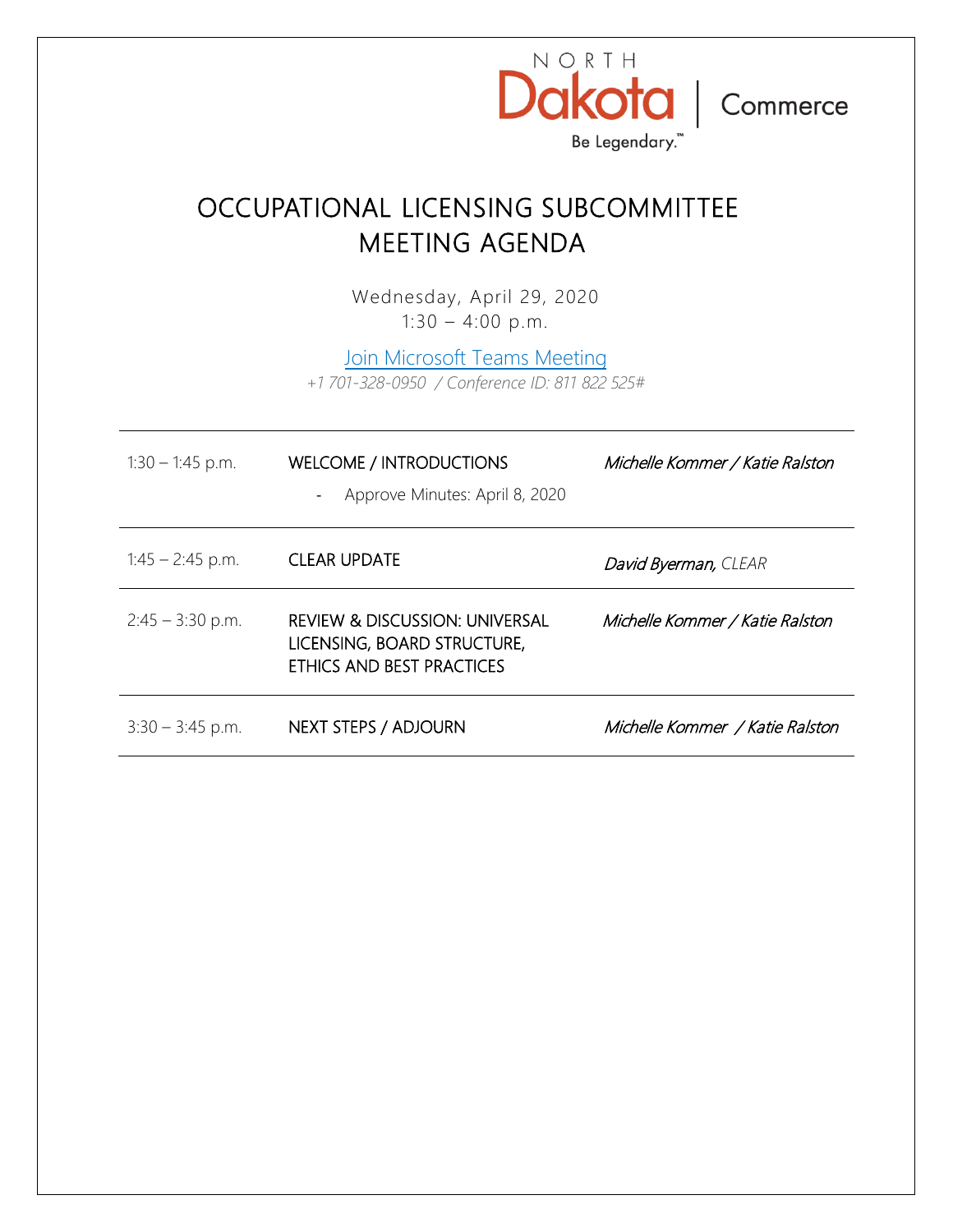## **WORKFORCE DEVELOPMENT COUNCIL**

## Minutes of the **Occupational Licensing Reform (OLR) Workgroup** Wednesday, April 29, 2020 1:30 p.m. – 3:30 p.m.

\_\_\_\_\_\_\_\_\_\_\_\_\_\_\_\_\_\_\_\_\_\_\_\_\_\_\_\_\_\_\_\_\_\_\_\_\_\_\_\_\_\_\_\_\_\_\_\_\_

### **TEAMS** Conference Call

**Members present:** Katie Ralston, Representative Cynthia Schreiber-Beck, Senator Randy Burckhard, Senator Scott Meyer, Senator Kristin Roers, Senator Judy Lee, Matt Gardner, Rick Gardner, Adam Martin

**Members absent:** Michelle Kommer**,** Jace Beehler, Major Jay Sheldon, Phil Davis **Guest Speakers:** David Byerman, Adam Parfitt **Staff:** Sherri Frieze

#### **Welcome and Introductions**

In absence of Michelle Kommer, Katie Ralston, opened the meeting at 1:30 p.m., welcoming members and guests via the Microsoft TEAMS video conferencing platform.

#### **Approval of Minutes**

**MOTION: It was moved by Cynthia Schreiber-Beck and seconded by Randy Burckhard to approve the minutes of April 8, 2020, OLR workgroup meeting. Motion carried unanimously**.

#### **CLEAR Update Council on Licensure Enforcement and Regulation Adam Parfitt and Dave Byerman**

Adam presented on Mission and Purpose of CLEAR, the Scope of Activities, and History of CLEAR. Dave followed up with a presentation on the development of the Occupational and Professional Board survey, the planned timeline, survey elements, and issues to anticipate.

#### **Review and Discussion Universal Licensing, Board Structure, Ethics and Best Practices Katie Ralston**

Katie gave a brief recap of the last meeting on April 8<sup>th</sup>, discussing the presentations of board structure, ethics/best practices and universal licensing, the role of the board member, and centralized vs. autonomous boards; ND being one of 18 states with autonomous boards.

- 1) Prioritization for the next 12 months
	- a.) Professional standards
	- b.) Board structure and regulatory models
		- Boards that need further investigation
		- Cost to operate all boards in ND; mileage, food, hotel suggestion of Zach Herman/James Tatum to explore for a possible solution.
- 2) Phase III to the survey next steps
	- a.) Need data collected on issues, then move on to the solution phase